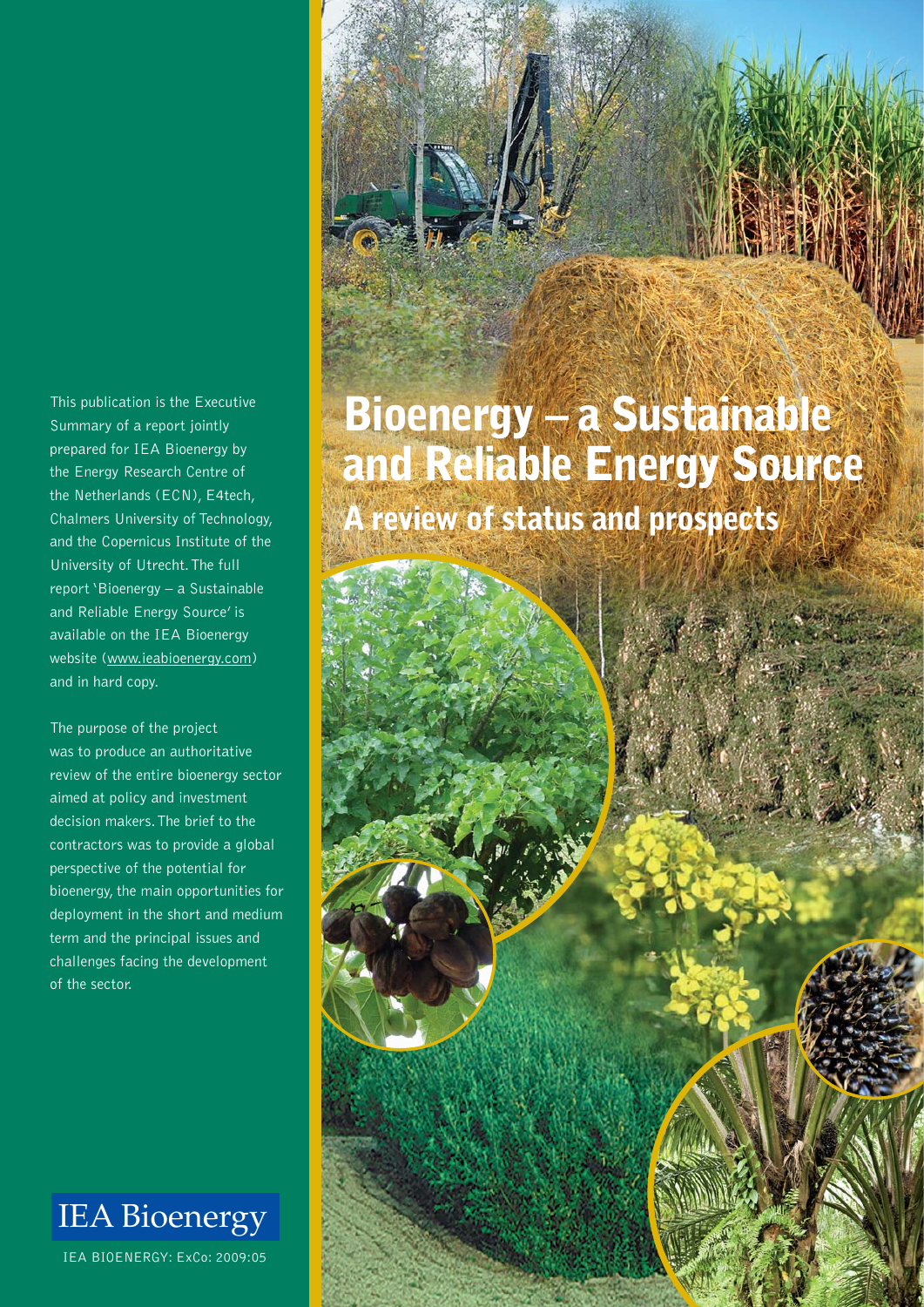# BIOENERGY – A SUSTAINABLE AND RELIABLE ENERGY SOURCE A review of status and prospects

Lead authors: **Ausilio Bauen (E4tech); Göran Berndes (Chalmers University of Technology); Martin Junginger (Copernicus Institute of the University of Utrecht); Marc Londo (ECN); François Vuille (E4tech);**

> Contributing authors: **Robert Ball (E4tech); Tjasa Bole (ECN); Claire Chudziak (E4tech); André Faaij (Copernicus Institute of the University of Utrecht); Hamid Mozaffarian (ECN)**

# **EXECUTIVE SUMMARY<sup>1</sup>**

# KEY MESSAGES

Bioenergy is already making a substantial contribution to meeting global energy demand. This contribution can be expanded very significantly in the future, providing greenhouse gas savings and other environmental benefits, as well as contributing to energy security, improving trade balances, providing opportunities for social and economic development in rural communities, and improving the management of resources and wastes.

Bioenergy could sustainably contribute between a quarter and a third of global primary energy supply in 2050. It is the only renewable source that can replace fossil fuels in all energy markets – in the production of heat, electricity, and fuels for transport.

Many bioenergy routes can be used to convert a range of raw biomass feedstocks into a final energy product. Technologies for producing heat and power from biomass are already well-developed and fully commercialised, as are 1<sup>st</sup> generation routes to biofuels for transport. A wide range of additional conversion technologies are under development, offering prospects of improved efficiencies, lower costs and improved environmental performance.

However, expansion of bioenergy also poses some challenges. The potential competition for land and for raw material with other biomass uses must be carefully managed. The productivity of food and biomass feedstocks needs to be increased by improved agricultural practices. Bioenergy must become increasingly competitive with other energy sources. Logistics and infrastructure issues must be addressed, and there is need for further technological innovation leading to more efficient and cleaner conversion of a more diverse range of feedstocks. Further work on these issues is essential so that policies can focus on encouraging sustainable routes and provide confidence to policy makers and the public at large.

Disclaimer: Whilst the information in this publication is derived from reliable sources and reasonable care has been taken in the compilation, IEA Bioenergy and the authors of the publication cannot make any representation or warranty, express or implied, regarding the verity, accuracy, adequacy or completeness of the information contained herein. IEA Bioenergy and the authors do not accept any liability towards the readers and users of the publication for any inaccuracy, error, or omission, regardless of the cause, or any damages resulting there from. In no event shall IEA Bioenergy or the authors have any liability for lost profits and/or indirect, special, punitive, or consequential damages.

1The full report 'Bioenergy – a Sustainable and Reliable Energy Source' is available on the IEA Bioenergy website (www.ieabioenergy.com) and in hard copy.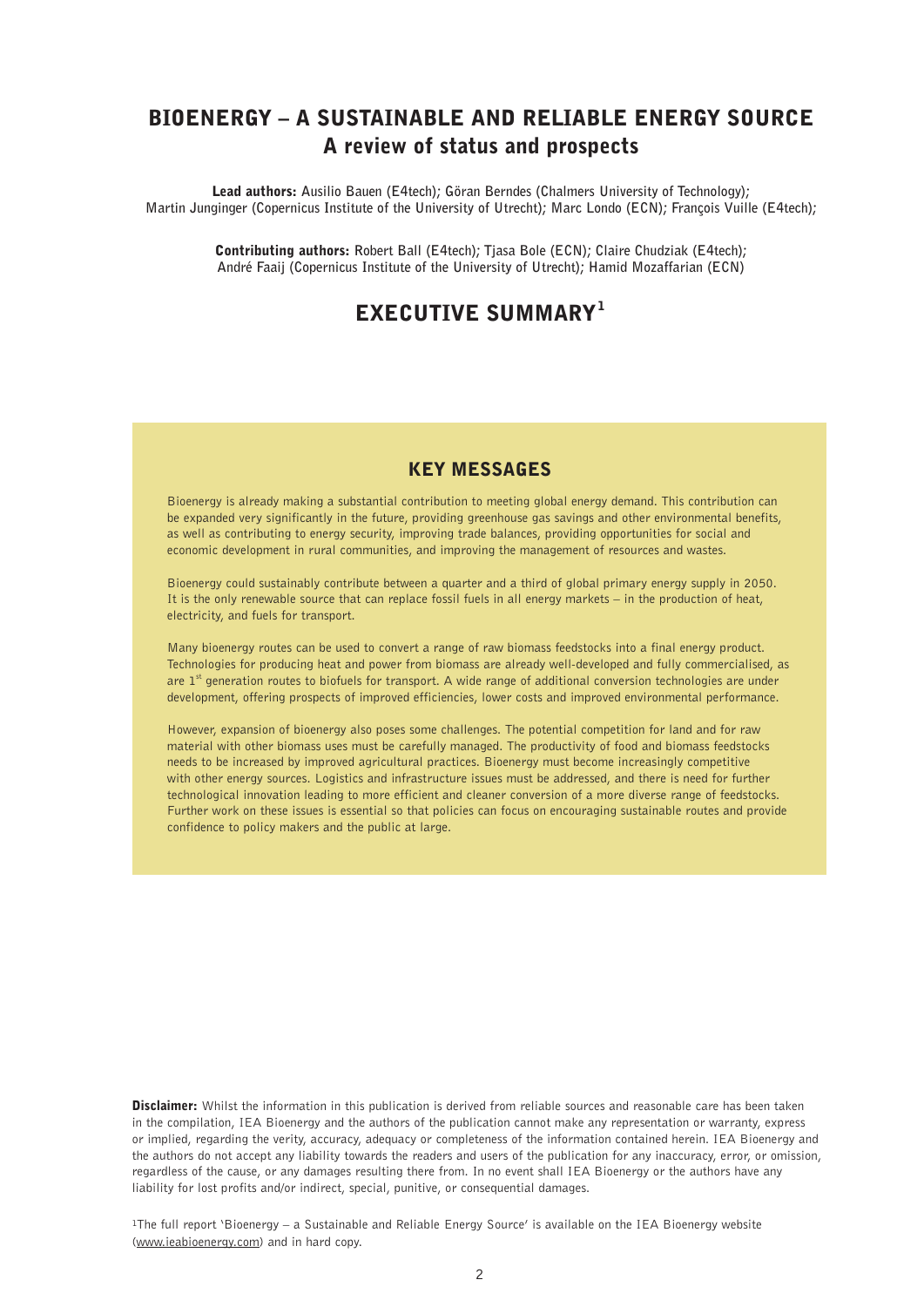## **INTRODUCTION**

The supply of sustainable energy is one of the main challenges that mankind will face over the coming decades, particularly because of the need to address climate change. Biomass can make a substantial contribution to supplying future energy demand in a sustainable way. It is presently the largest global contributor of renewable energy, and has significant potential to expand in the production of heat, electricity, and fuels for transport. Further deployment of bioenergy, if carefully managed, could provide:

- an even larger contribution to global primary energy supply;
- significant reductions in greenhouse gas emissions, and potentially other environmental benefits;
- improvements in energy security and trade balances, by substituting imported fossil fuels with domestic biomass;
- opportunities for economic and social development in rural communities; and
- scope for using wastes and residues, reducing waste disposal problems, and making better use of resources.

This review provides an overview of the potential for bioenergy and the challenges associated with its increased deployment. It discusses opportunities and risks in relation to resources, technologies, practices, markets and policy. The aim is to provide insights into the opportunities and required actions for the development of a sustainable bioenergy industry.

## **BIOMASS RESOURCES**

At present, forestry, agricultural and municipal residues, and wastes are the main feedstocks for the generation of electricity and heat from biomass. In addition, a very small share of sugar, grain, and vegetable oil crops are used as feedstocks for the production of liquid biofuels. Today, biomass supplies some 50  $EJ^2$  globally, which represents 10% of global annual primary energy consumption. This is mostly traditional biomass used for cooking and heating. See Figure 1.

There is significant potential to expand biomass use by tapping the large volumes of unused residues and wastes. The use of conventional crops for energy use can also be expanded, with careful consideration of land availability and food demand. In the medium term, lignocellulosic crops (both herbaceous and woody) could be produced on marginal, degraded and surplus agricultural lands and provide the bulk of the biomass resource. In the longer term, aquatic biomass (algae) could also make a significant contribution.

Based on this diverse range of feedstocks, the technical potential for biomass is estimated in the literature to be possibly as high as 1500 EJ/yr by 2050, although most biomass supply scenarios that take into account sustainability constraints, indicate an annual potential of between 200 and 500 EJ/yr (excluding aquatic biomass). Forestry and agricultural residues and other organic wastes (including municipal solid waste) would provide between 50 and 150 EJ/year, while the remainder would come from energy crops, surplus forest growth, and increased agricultural productivity. See Figure 2.

Projected world primary energy demand by 2050 is expected to be in the range of 600 to 1000 EJ (compared to about 500 EJ in 2008). Scenarios looking at the penetration of different low carbon energy sources indicate that future demand for bioenergy could be up to 250 EJ/yr. This projected demand falls well within the sustainable supply potential estimate, so it is reasonable to assume that biomass could sustainably contribute between a quarter and a third of the future global energy mix. See Figure 2. Whatever is actually realised will depend on the cost competitiveness of bioenergy and on future policy frameworks, such as greenhouse gas emission reduction targets.

Growth in the use of biomass resources in the mid-term period to 2030 will depend on many demand and supply side factors. Strong renewable energy targets being set at regional and national level (e.g. the European Renewable Energy Directive) are likely to lead to a significant increase in demand. This demand is likely to be met through increased use of residues and wastes, sugar, starch and oil crops, and



**Figure 1.** Share of bioenergy in the world primary energy mix. Source: based on IEA, 2006; and IPCC, 2007.

<sup>2</sup>1 EJ = 10<sup>18</sup> Joules (J) = 10<sup>15</sup> kilojoules (kJ) = 24 million tonnes of oil equivalent (Mtoe).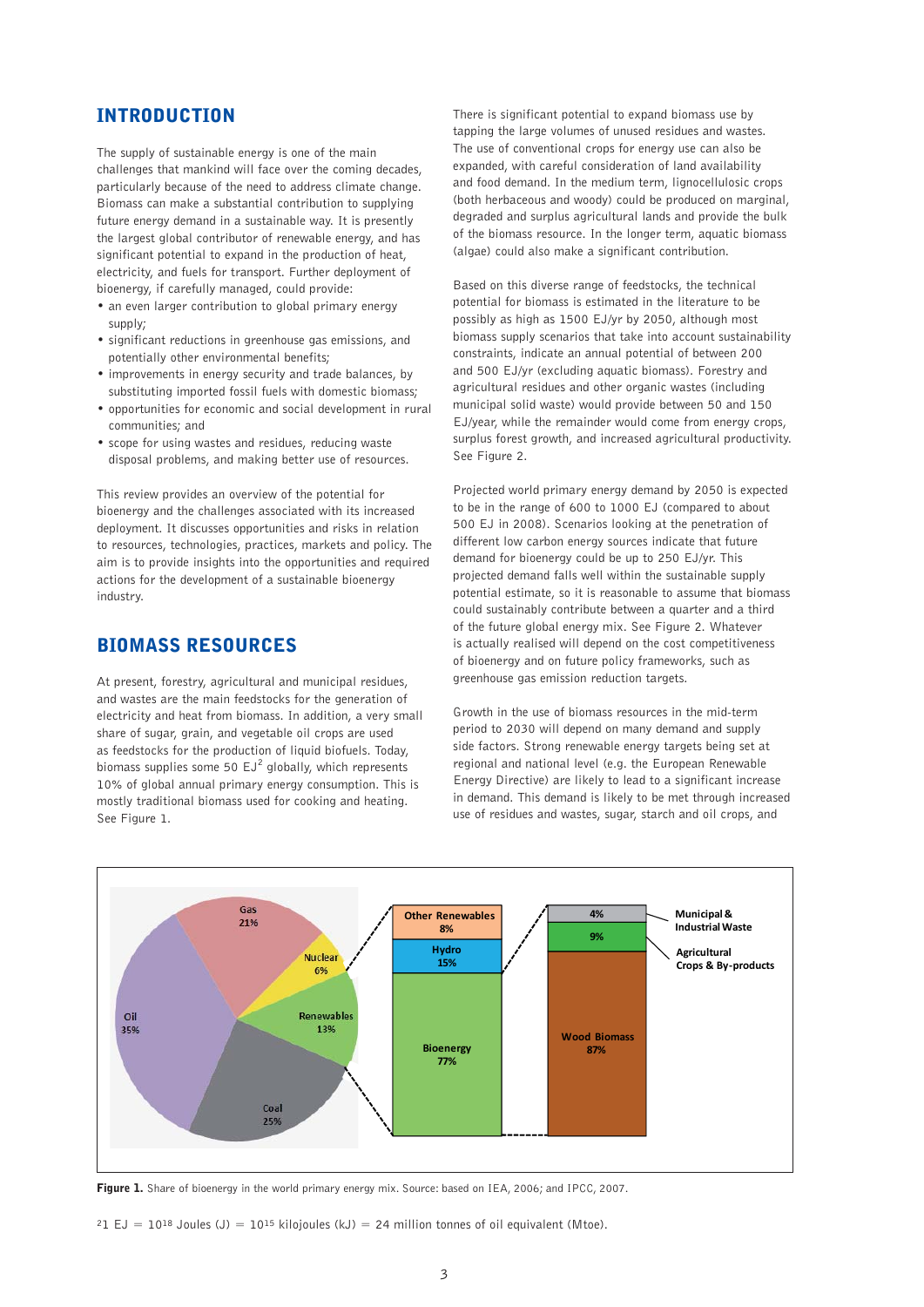

**Figure 2.** Technical and sustainable biomass supply potentials and expected demand for biomass (primary energy) based on global energy models and expected total world primary energy demand in 2050. Current world biomass use and primary energy demand are shown for comparative purposes. Adapted from Dornburg et al. (2008) based on several review studies.

increasingly, lignocellulosic crops. The contribution of energy crops depends on the choice of crop and planting rates, which are influenced by productivity increases in agriculture, environmental constraints, water availability and logistical constraints. Under favourable conditions substantial growth is possible over the next 20 years. However, estimates of the potential increase in production do vary widely. For example, the biomass potential from residues and energy crops in the EU to 2030 is estimated to range between 4.4 and 24 EJ.

The long-term potential for energy crops depends largely on:

- land availability, which depends on food sector development (growth in food demand, population diet, and increased crop productivity) and factors limiting access to land, such as water and nature protection;
- the choice of energy crops, which defines the biomass yield levels that can be obtained on the available land.

Other factors that may affect biomass potential include the impact of biotechnology, such as genetically modified organisms, water availability, and the effects of climate change on productivity.

The uptake of biomass depends on several factors:

- biomass production costs US\$4/GJ is often regarded as an upper limit if bioenergy is to be widely deployed today in all sectors;
- logistics as with all agricultural commodities, energy crops and residues all require appropriate supply chain infrastructure;
- resource and environmental issues biomass feedstock production can have both positive and negative effects on the environment (water availability and quality, soil quality and biodiversity). These will result in regulations restricting or incentivising particular practices (e.g. environmental regulations, sustainability standards, etc.).

Drivers for increased bioenergy use (e.g. policy targets for renewables) can lead to increased demand for biomass, leading to competition for land currently used for food production, and possibly (indirectly) causing sensitive areas to be taken into production. This will require intervention by policy makers, in the form of regulation of bioenergy chains and/or regulation of land use, to ensure sustainable demand and production. Development of appropriate policy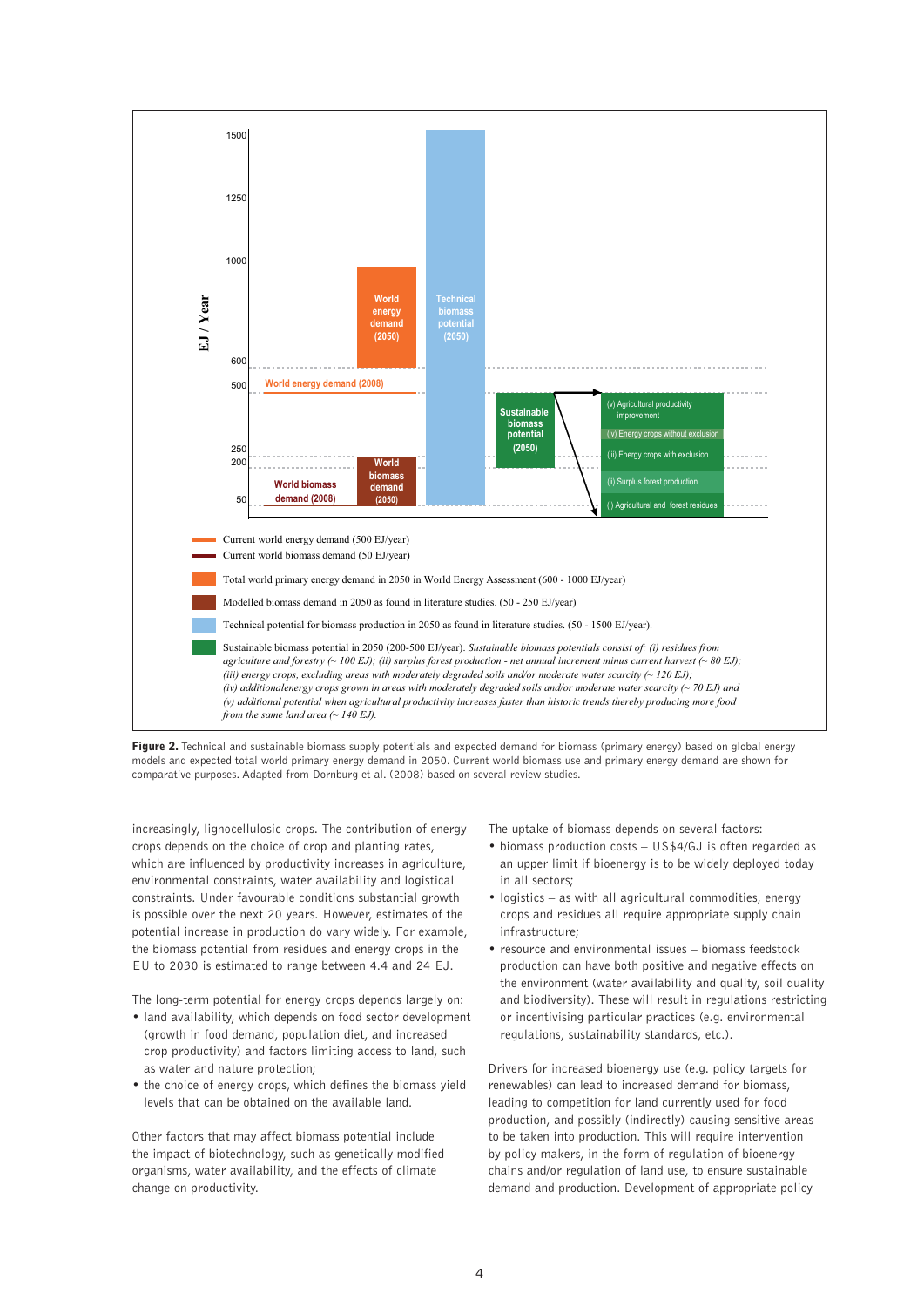requires an understanding of the complex issues involved and international cooperation on measures to promote global sustainable biomass production systems and practices.

To achieve the bioenergy potential targets in the longer term, government policies, and industrial efforts need to be directed at increasing biomass yield levels and modernising agriculture in regions such as Africa, the Far East and Latin America, directly increasing global food production and thus the resources available for biomass. This can be achieved by technology development, and by the diffusion of best sustainable agricultural practices. The sustainable use of residues and wastes for bioenergy, which present limited or zero environmental risks, needs to be encouraged and promoted globally.

### **BIOMASS CONVERSION TECHNOLOGIES**

There are many bioenergy routes which can be used to convert raw biomass feedstock into a final energy product (see Figure 3). Several conversion technologies have been developed that are adapted to the different physical nature and chemical composition of the feedstock, and to the energy service required (heat, power, transport fuel). Upgrading technologies for biomass feedstocks (e.g. pelletisation, torrefaction, and pyrolysis) are being developed to convert bulky raw biomass into denser and more practical energy carriers for more efficient transport, storage and convenient use in subsequent conversion processes.

The production of heat by the direct combustion of biomass is the leading bioenergy application throughout the world, and is often cost-competitive with fossil fuel alternatives. Technologies range from rudimentary stoves to sophisticated modern appliances. For a more energy efficient use of the



Ethanol pilot plant based on corn fibre and other cellulosic material, New Energy Company of Indiana, USA. (Courtesy DOE/NREL and W. Gretz)

biomass resource, modern, large-scale heat applications are often combined with electricity production in combined heat and power (CHP) systems.

Different technologies exist or are being developed to produce electricity from biomass. Co-combustion (also called co-firing) in coal-based power plants is the most costeffective use of biomass for power generation. Dedicated



Figure 3: Schematic view of the wide variety of bioenergy routes. Source: E4tech, 2009.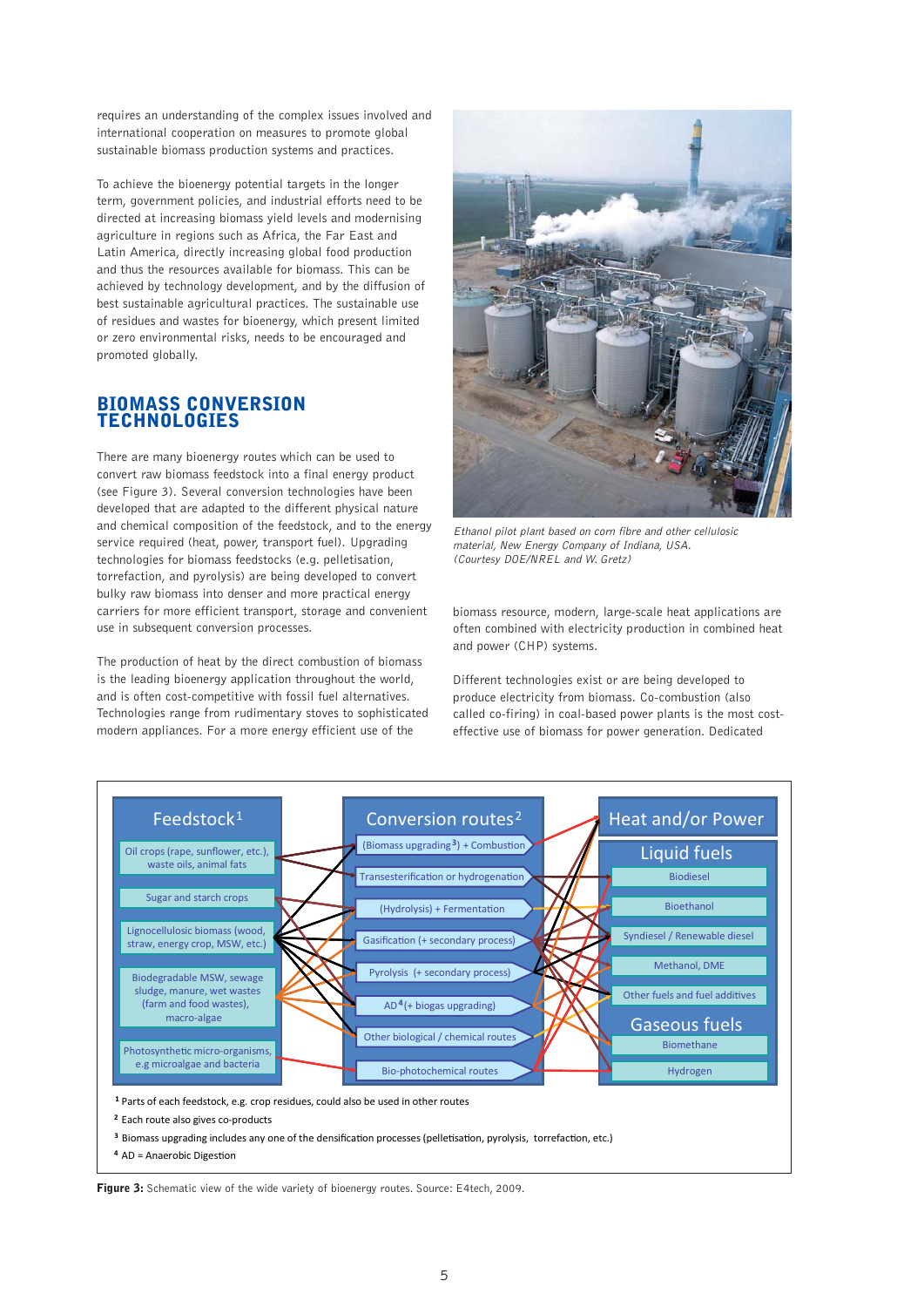

Figure 4. Development status of the main technologies to upgrade biomass and/or to convert it into heat and/or power. Source: E4tech, 2009.

biomass combustion plants, including MSW combustion plants, are also in successful commercial operation, and many are industrial or district heating CHP facilities. For sludges, liquids and wet organic materials, anaerobic digestion is currently the best-suited option for producing electricity and/or heat from biomass, although its economic case relies heavily on the availability of low cost feedstock. All these technologies are well established and commercially available.

There are few examples of commercial gasification plants, and the deployment of this technology is affected by its complexity and cost. In the longer term, if reliable and cost-effective operation can be more widely demonstrated, gasification promises greater efficiency, better economics at both small and large-scale and lower emissions compared with other biomass-based power generation options. Other technologies (such as Organic Rankine Cycle and Stirling engines) are currently in the demonstration stage and could prove economically viable in a range of small-scale applications, especially for CHP. See Figure 4.

In the transport sector,  $1<sup>st</sup>$  generation biofuels are widely deployed in several countries mainly bioethanol from starch and sugar crops and biodiesel from oil crops and residual oils and fats. Production costs of current biofuels vary significantly depending on the feedstock used (and their volatile prices), and on the scale of the plant. The potential for further deploying these  $1<sup>st</sup>$  generation technologies is high, subject to sustainable land use criteria being met.

1<sup>st</sup> generation biofuels face both social and environmental challenges, largely because they use food crops which could lead to food price increases and possibly indirect land use change. While such risks can be mitigated by regulation and sustainability assurance and certification, technology development is also advancing for next generation processes that rely on non-food biomass (e.g. lignocellulosic feedstocks such as organic wastes, forestry residues, high yielding woody or grass energy crops and algae). The use of these feedstocks for 2<sup>nd</sup> generation biofuel production would significantly decrease the potential pressure on land use, improve greenhouse gas emission reductions when compared to some 1<sup>st</sup> generation biofuels, and result in lower environmental and social risk.  $2<sup>nd</sup>$  generation technologies, mainly using lignocellulosic feedstocks for the production of ethanol, synthetic diesel and aviation fuels, are still immature and need further development and investment to demonstrate reliable operation at commercial scale and to achieve cost reductions through scale-up and replication. The current level of activity in the area indicates that these routes are likely to become commercial over the next decade. Future generations of biofuels, such as oils produced from algae, are at the applied R&D stage, and require considerable development before they can become competitive contributors to the energy markets. See Figure 5.

Further development of bioenergy technologies is needed mainly to improve the efficiency, reliability and sustainability of bioenergy chains. In the heat sector, improvement would lead to cleaner, more reliable systems linked to higher quality fuel supplies. In the electricity sector, the development of smaller and more cost-effective electricity or CHP systems could better match local resource availability. In the transport sector, improvements could lead to higher quality and more sustainable biofuels.

Ultimately, bioenergy production may increasingly occur in biorefineries where transport biofuels, power, heat, chemicals and other marketable products could all be co-produced from a mix of biomass feedstocks. The link between producing energy and other materials deserves further attention technically and commercially.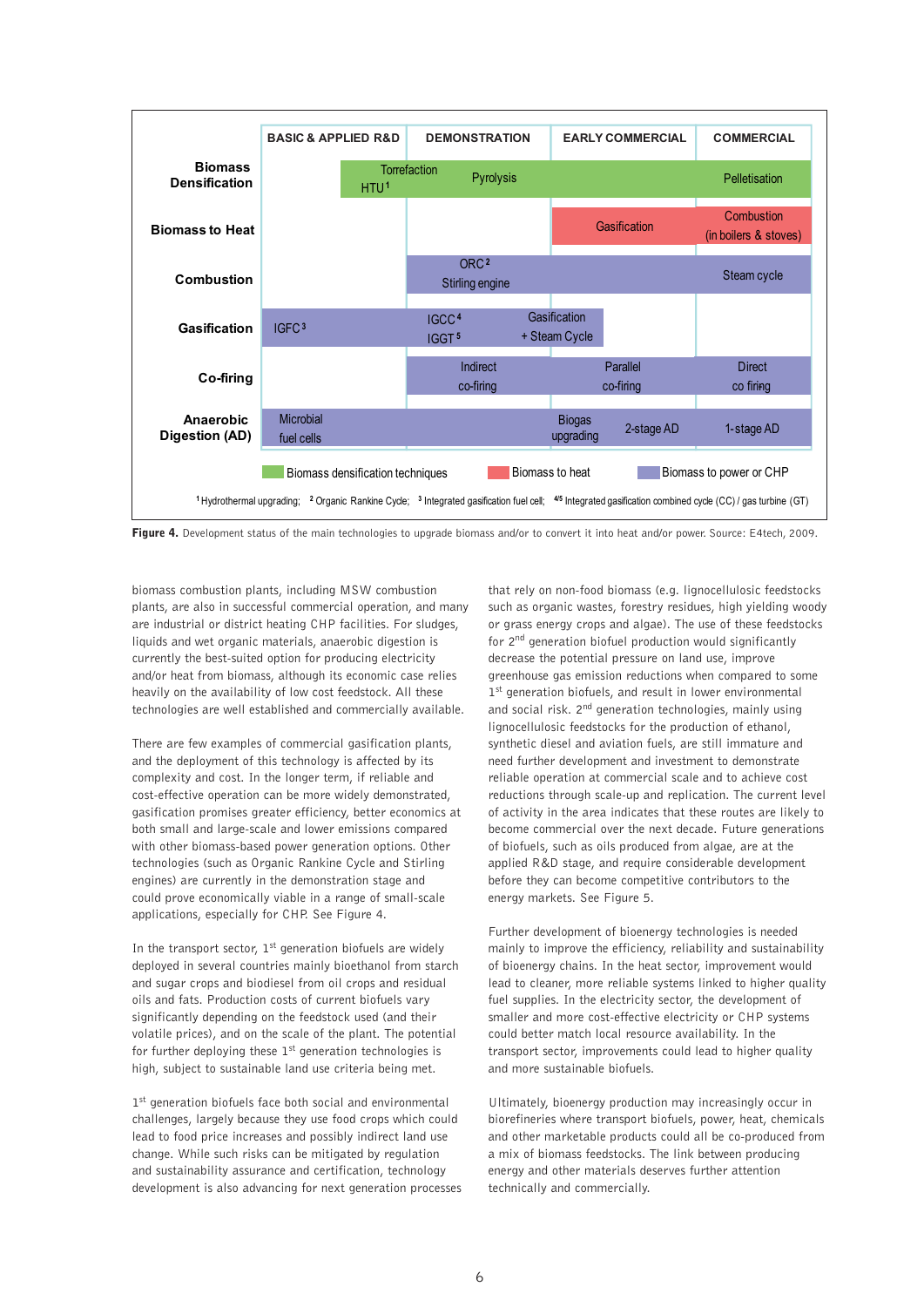

Figure 5. Development status of the main technologies to produce biofuels for transport from biomass. Source: E4tech, 2009.

# **BIOENERGY MARKETS**

The predominant use of biomass today consists of fuel wood used in non-commercial applications, in simple inefficient stoves for domestic heating and cooking in developing countries, where biomass contributes some 22% to the total primary energy mix. This traditional use of biomass is expected to grow with increasing world population, but there is significant scope to improve its efficiency and environmental performance, and thereby help reduce biomass consumption and related impacts. See Figure 6.

In industrialised countries, the total contribution of modern biomass is on average only about 3% of total primary energy, and consists mostly of heat-only and heat and power applications. Many countries have targets to significantly increase biomass use, as it is seen as a key contributor to meeting energy and environmental policy objectives. Current markets, growing as a result of attractive economics, mostly involve domestic heat supply (e.g. pellet boilers), large-scale industrial and community CHP generation (particularly where low cost feedstocks from forest residues, bagasse,



Figure 6: Share of the biomass sources in the primary bioenergy mix. Source: based on data from IPCC, 2007.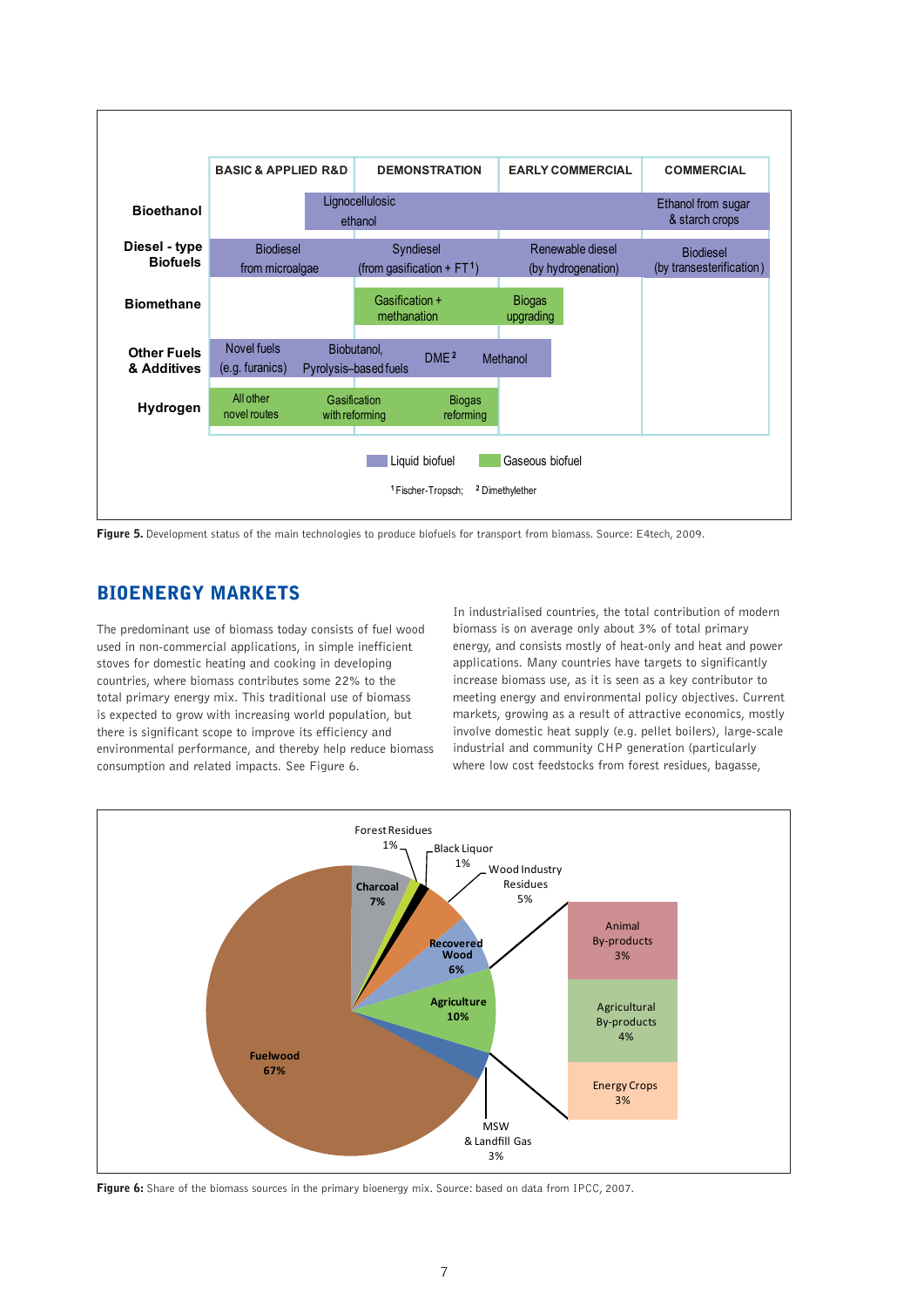

**Figure 7:** Main international biomass for energy trade routes. Intra-European trade is not displayed for clarity. Source: Junginger and Faaij, 2008.

MSW etc. are available), and co-firing in large coal-based power plants. The deployment of dedicated electricity plants has been mainly confined to low cost feedstocks in relatively small-scale applications, such as the use of biogas and landfill gas from waste treatment. Globally, the use of biomass in heat and industrial energy applications is expected to double by 2050 under business-as-usual scenarios, while electricity production from biomass is projected to increase, from its current share of 1.3% in total power production to 2.4 – 3.3% by 2030 (corresponding to a 5 - 6% average annual growth rate).

Transport biofuels are currently the fastest growing bioenergy sector, receiving a lot of public attention. However, today they represent only 1.5% of total road transport fuel consumption and only 2% of total bioenergy. They are, however, expected to play an increasing role in meeting the demand for road transport fuel, with 2<sup>nd</sup> generation biofuels increasing in importance over the next two decades. Even under business-as-usual scenarios, biofuel production is expected to increase by a factor of 10 to 20 relative to current levels by 2030 (corresponding to a 6 - 8% average annual growth rate).

Global trade in biomass feedstocks (e.g. wood chips, vegetable oils and agricultural residues) and processed bioenergy carriers (e.g. ethanol, biodiesel, wood pellets) is growing rapidly. Present estimates indicate that bioenergy trade is modest – around 1 EJ (about 2% of current bioenergy use). In the longer term, much larger quantities of these products might be traded internationally, with Latin America and Sub-Saharan Africa as potential net exporters and North America, Europe and Asia foreseen as net importers. Trade will be an important component of the sustained growth of the bioenergy sector. See Figure 7.

The quest for a sustainable energy system will require more bioenergy than the growth projected under the business-asusual scenarios. A number of biomass supply chain issues and market risks and barriers will need to be addressed

and mitigated to enable stronger sustained growth of the bioenergy sector. These include:

- **Security of the feedstock supply.** This is susceptible to the inherent volatility of biological production (due to weather and seasonal variations), which can lead to significant variations in feedstock supply quantity, quality and price. Risk mitigation strategies already common in food and energy markets include having a larger, more fluid, global biomass sector and the creation of buffer stocks.
- **Economies of scale and logistics.** Many commercially available technologies suffer from poor economics at a small-scale, but conversely larger scales require improved and more complex feedstock supply logistics. Efforts are required to develop technologies at appropriate scales and with appropriate supply chains to meet different application requirements.
- **Competition.** Bioenergy technologies compete with other renewable and non-renewable energy sources, and may compete for feedstock with other sectors such as food, chemicals and materials. Also, the development of 2nd generation biofuel technologies could lead to competition for biomass resources between bioenergy applications, and potentially with other industry sectors. Support needs to be directed at developing cost-effective bioenergy routes and at deploying larger quantities of biomass feedstocks from sustainable sources.
- **Public and NGO acceptance.** This is a major risk factor facing alternative energy sources and bioenergy in particular. The public needs to be informed and confident that bioenergy is environmentally and socially beneficial and does not result in significant negative environmental and social trade-offs.

However, the industry is confident such challenges can be met as similar challenges have been addressed in other sectors and appropriate technologies and practices are being developed and deployed.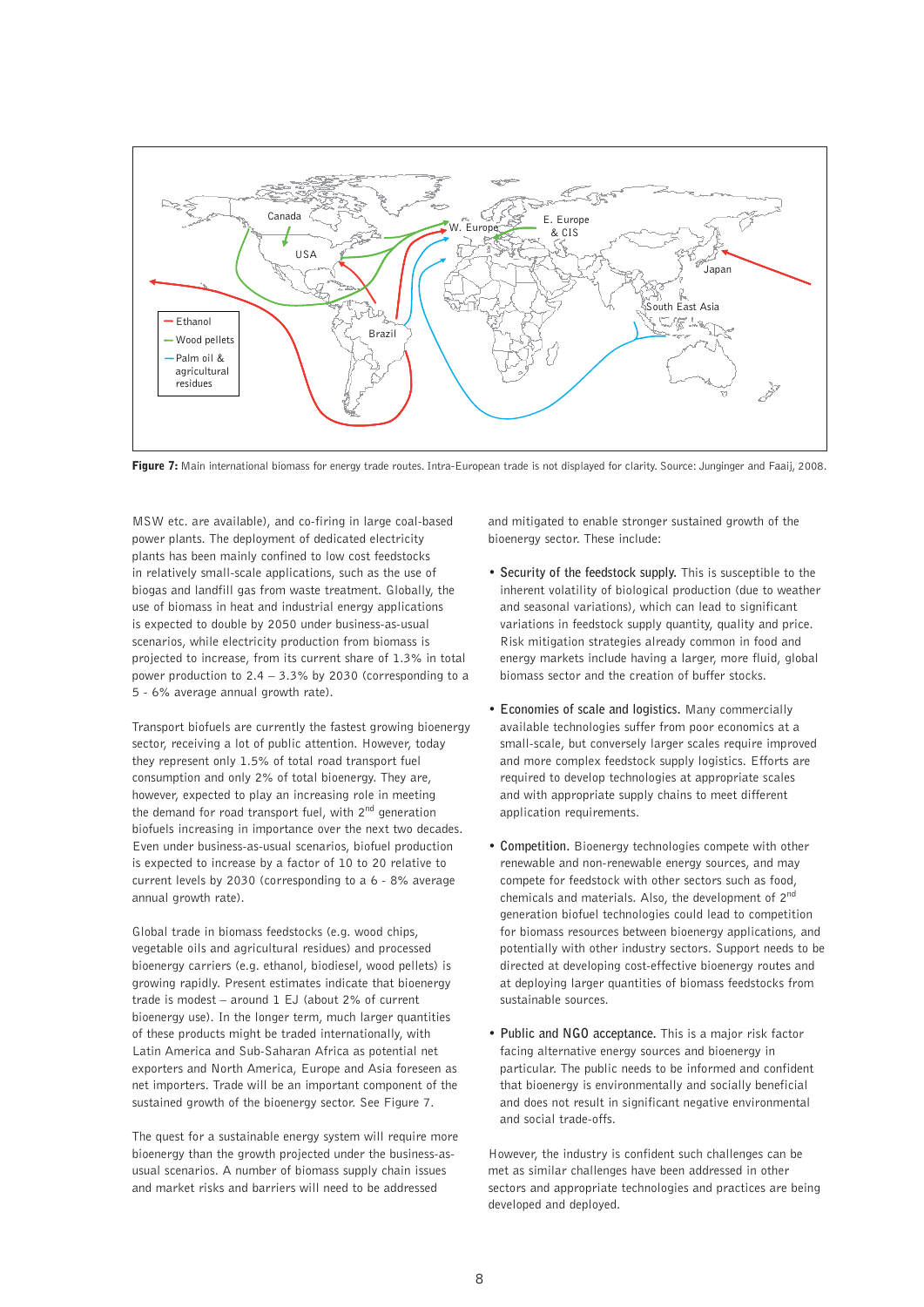### **INTERACTIONS WITH OTHER MARKETS**

Developments in the bioenergy sector can influence markets for agricultural products (e.g. food and feed products, straw) and forest products (e.g. paper, board). However, this impact is not straightforward due to:

- other factors, such as biomass yield variations and fossil fuel price volatilities influencing markets just as much or more than biomass;
- other policy domains, including forestry, agriculture, environment, transport, health and trade, also having influence on bioenergy policies; and
- a lack of transparency in many product and commodity markets, especially in forest products, making it difficult to assess the impact of bioenergy development.

While all forms of bioenergy interrelate with agriculture and/or forest markets through their feedstock demand, the impact of  $1<sup>st</sup>$  generation liquid biofuels on food prices has been a topic of strong debate in recent years. Although different studies reveal a wide variety of opinions on the magnitude of these impacts, most model-based demand scenarios indicate a relatively limited risk of biofuels significantly affecting the price of food crops. In general, markets can work to dampen these effects.

Markets will need access to monetary and physical resources, and will need to function efficiently and transparently in order to counteract the pressure of increasing demand. There is therefore an important role for policy in providing support to an increasingly efficient industry, for example in terms of yields, use of residues and wastes, and land use, while providing regulation to avoid negative impacts associated with the exploitation of physical resources. This requires active coordination between energy, agriculture and forestry, trade and environmental policies.

### **BIOENERGY AND POLICY OBJECTIVES**

Bioenergy can significantly increase its existing contribution to policy objectives, such as  $CO<sub>2</sub>$  emission reductions and energy security, as well as to social and economic development objectives.

Appreciating where bioenergy can have the greatest impact on GHG emissions reduction relies on both an understanding of the emissions resulting from different bioenergy routes and the importance of bioenergy in reducing emissions in a particular sector. Bioenergy chains can perform very differently with regard to GHG emissions. Substituting biomass for fossil fuels in heat and electricity generation is generally less costly and provides larger emission reductions per unit of biomass than substituting biomass for gasoline or diesel used for transport. However, the stationary bioenergy sector can rely on a range of different low carbon options while biofuels are the primary option for decarbonising road transport until all-electric and/or hydrogen fuel cell powered vehicles become widely deployed, which is unlikely to be the case for some decades. In the long-term, biofuels might

remain the only option for decarbonising aviation transport, a sector for which it will be difficult to find an alternative to liquid fuels.

Land suitable for producing biomass for energy can also be used for the creation of biospheric carbon sinks. Several factors determine the relative attractiveness of these two options, in particular land productivity, including co-products, and fossil fuel replacement efficiency. Also, possible direct and indirect emissions from converting land to another use can substantially reduce the climate benefit of both bioenergy and carbon sink projects, and need to be taken into careful consideration. A further influencing factor is the time scale that is used for the evaluation of the carbon reduction potential: a short time scale tends to favour the sink option, while a longer time scale offers larger savings as biomass production is not limited by saturation but can repeatedly (from harvest to harvest) deliver greenhouse gas emission reductions by substituting for fossil fuels. Mature forests that have ceased to serve as carbon sinks can in principle be managed in a conventional manner to produce timber and other forest products, offering a relatively low GHG reduction per hectare. Alternatively, they could be converted to higher yielding energy plantations (or to food production) but this would involve the release of at least part of the carbon store created.

The use of domestic biomass resources can make a contribution to energy security, depending on which energy source it is replacing. Biomass imports from widely distributed international sources generally also contribute to the diversification of the energy mix. However, supply security can be affected by natural variations in biomass outputs and by supply-demand imbalances in the food and forest product sectors, potentially leading to shortages.

The production of bioenergy can also result in other (positive and negative) environmental and socio-economic effects. Most of the environmental effects are linked to biomass feedstock production, many of which can be mitigated through best practices and appropriate regulation. Technical solutions are available for mitigating most environmental impacts from bioenergy conversion facilities, and their



Tyseley Waste-to-Energy plant, Birmingham, UK. Built in 1996, the 28 MW plant with a 2-stream incinerator has a combined capacity of over 350,000 tonnes per year of municipal solid waste and a fifteen year Non-Fossil Fuel Obligation Contract. An award winning lighting system illuminates the plant at night.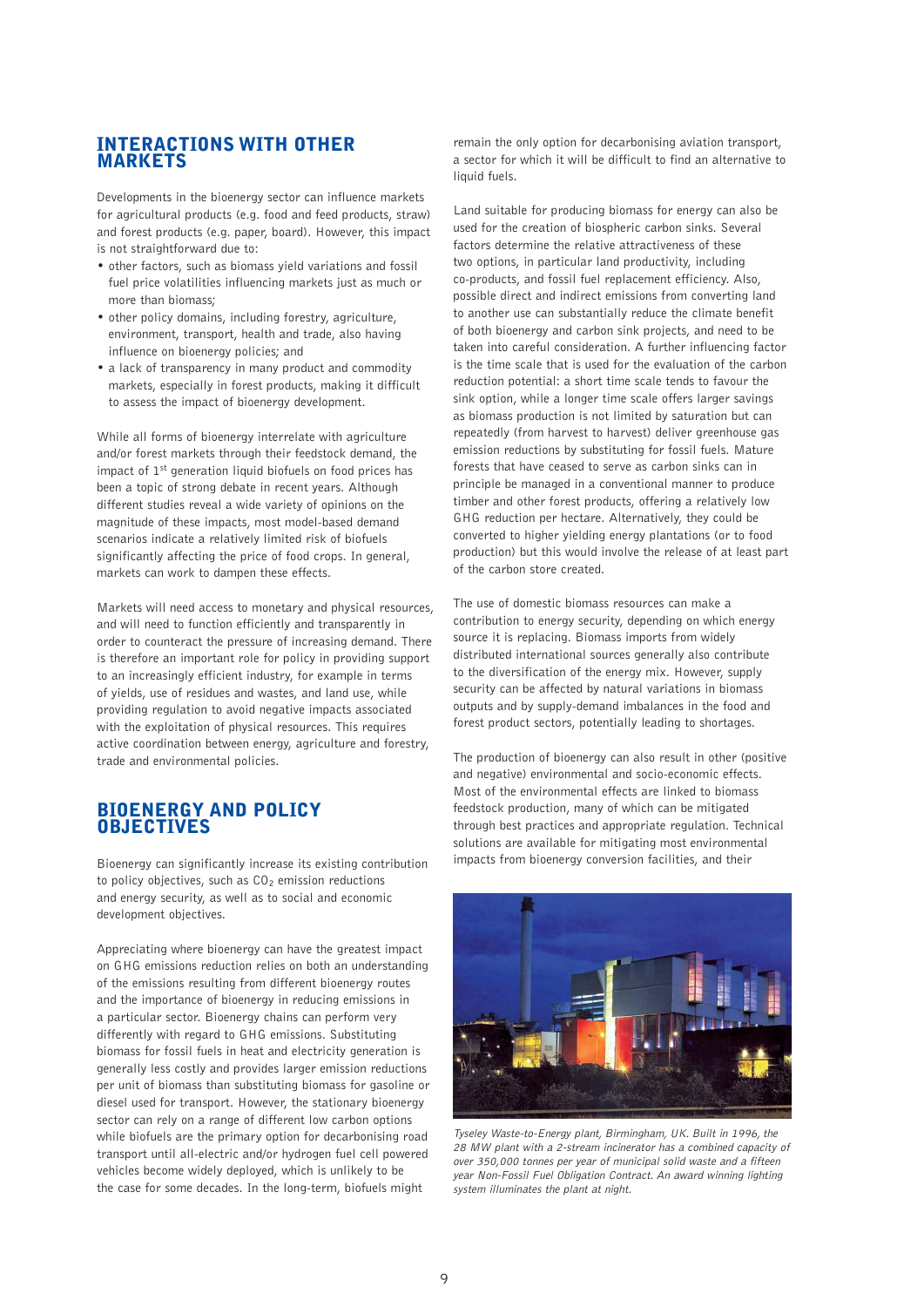

Biomass contributes 12% of total energy consumption in Denmark and straw from agriculture is an important element. Consumption of biomass for energy production is now 100 PJ/year which is two-thirds of the total technical potential of domestic biomass resources. (Courtesy J. Bunger, Denmark).

use is largely a question of appropriate environmental regulations and their enforcement. The use of organic waste and agricultural/forestry residues, and of lignocellulosic crops that could be grown on a wider spectrum of land types, may mitigate land and water demand and reduce competition with food.

Feedstock production systems can also provide several benefits. For instance, forest residue harvesting improves forest site conditions for planting, thinning generally improves the growth and productivity of the remaining stand, and removal of biomass from over-dense stands can reduce the risk of wildfire. In agriculture, biomass can be cultivated in so-called multifunctional plantations that – through well chosen locations, design, management, and system integration – offer extra environmental services that, in turn, create added value for the systems.

Policy around bioenergy needs to be designed so that it is consistent with meeting environmental and social objectives. Bioenergy needs to be regulated so that environmental and social issues are taken into consideration, environmental services provided by bioenergy systems are recognised and valued, and it contributes to rural development objectives.

# **LESSONS FOR THE FUTURE**

As the deployment of many bioenergy options depends on government support, at least in the short and medium term, the design and implementation of appropriate policies and support mechanisms is vital, and defensible, particularly given the associated environmental benefits and existing government support for fossil fuels. These policies should also ensure that bioenergy contributes to economic, environmental and social goals. Experience over the last couple of decades has taught us the following.

• A policy initiative for bioenergy is most effective when it is part of a long-term vision that builds on specific national

or regional characteristics and strengths, e.g. in terms of existing or potential biomass feedstocks available, specific features of the industrial and energy sector, and the infrastructure and trade context.

- Policies should take into account the development stage of a specific bioenergy technology, and provide incentives consistent with the barriers that an option is facing. Factors such as technology maturity, characteristics of incumbent technologies, and price volatilities all need to be taken into consideration. In each development stage, there may be a specific trade-off between incentives being technology-neutral and closely relating to the policy drivers, and on the other hand creating a sufficiently protected environment for technologies to evolve and mature.
- There are two classes of currently preferred policy instruments for bio-electricity and renewable electricity in general. These are technology-specific feed-in tariffs and more generic incentives such as renewable energy quotas and tax differentiation between bioenergy and fossil-based energy. Each approach has its pros and cons, with neither being clearly more effective.
- Access to markets is a critical factor for almost all bioenergy technologies so that policies need to pay attention to grid access, and standardisation of feedstocks and biofuels.
- As all bioenergy options depend on feedstock availability, a policy strategy for bioenergy should pay attention to the sectors that will provide the biomass. For the agricultural and forestry sectors, this includes consideration of aspects such as productivity improvement, availability of agricultural and forest land, and access to and extractability of primary residues. For other feedstocks, such as residues from wood processing and municipal solid waste, important aspects are mobilisation and responsible use.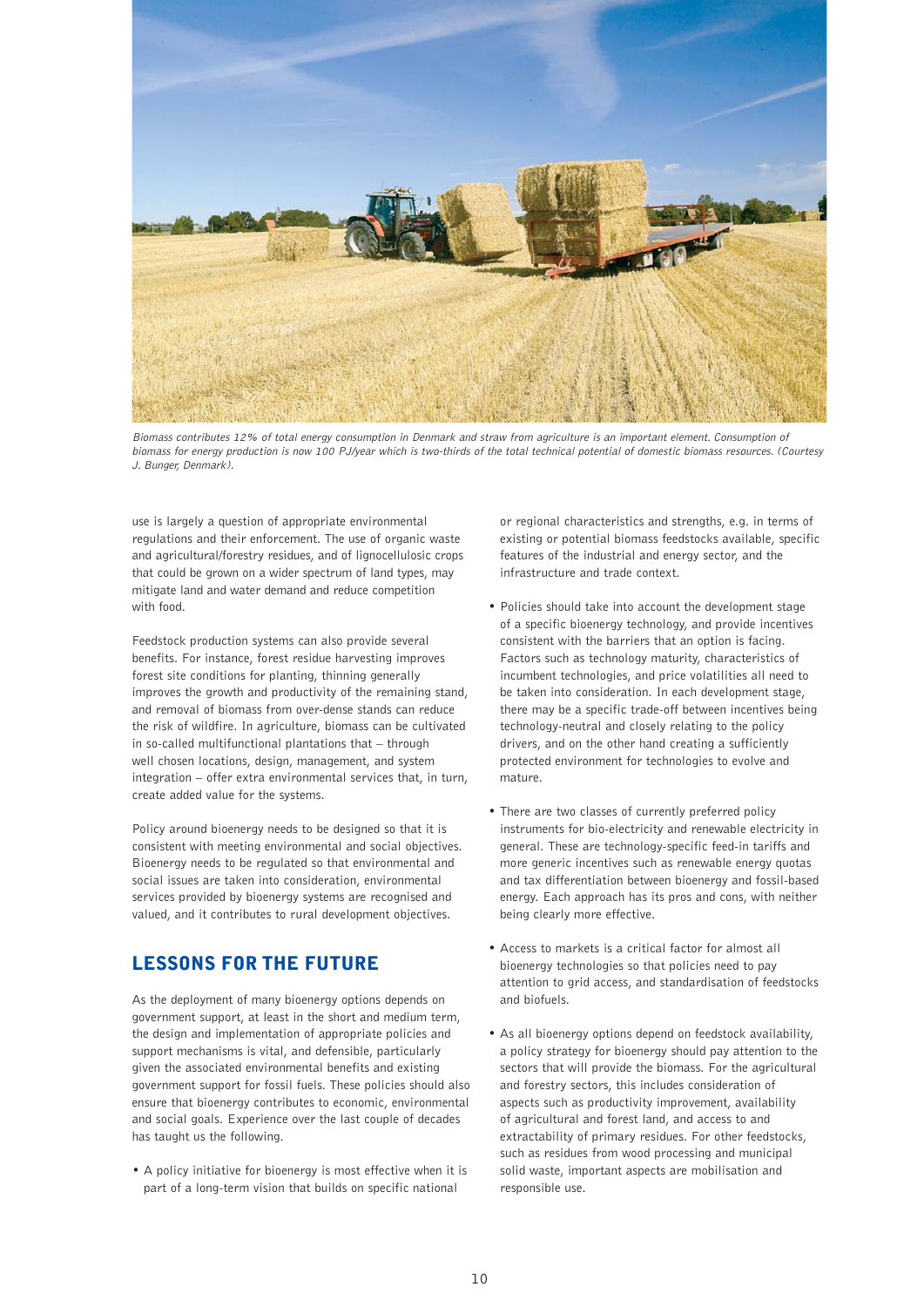- A long-term successful bioenergy strategy needs to take into account sustainability issues. Policies and standards safeguarding biomass sustainability are currently in rapid development. Due to the complexity of the sustainability issue, future policy making and the development of standards will need to focus on integrated approaches, in which the complex interactions with aspects such as land use, agriculture and forestry, and social development are taken into account.
- Long-term continuity and predictability of policy support is also important. This does not mean that all policies need to be long-term but policies conducive to the growth of a sector should have a duration that is clearly stated and in line with meeting certain objectives, such as cost reduction to competitive levels with conventional technologies.
- The successful development of bioenergy does not only depend on specific policies which provide incentives for its uptake, but on the broader energy and environment legal and planning framework. This requires coordination amongst policies and other government actions, as well as working with industry and other stakeholders to establish a framework conducive to investment in bioenergy.

# **A SENSIBLE WAY FORWARD**

Climate change and energy security are problems for which solutions need to be developed and implemented urgently. The scale of the challenge is such that it will require contributions from disparate sources of energy. Bioenergy already contributes significantly to addressing these problems and can contribute much further through existing and new conversion technologies and feedstocks. Furthermore, bioenergy can contribute to other environmental and social objectives, such as waste treatment and rural development. However, policy makers and the public at large will need to be comfortable that this expansion is sustainable.

Bioenergy can result in many external benefits but also entails risks. A development and deployment strategy needs to be based on careful consideration of the strengths and weaknesses, as well as the opportunities and threats that characterise it.

- Current bioenergy routes that generate heat and electricity from the sustainable use of residues and wastes should be strongly stimulated. These rely on commercial technologies, lead to a better use of raw materials, and result in clear GHG savings and possibly other emission reductions compared to fossil fuels. The development of infrastructure and logistics, quality standards and trading platforms will be crucial to growth and may require policy support.
- Further increasing the deployment of bioenergy, and in particular of biofuels for transport in the short-term, should be pursued by:
	- paying specific attention to sustainability issues directly related to the biomass-to-energy production chain, and avoiding or mitigating negative impacts through the development and implementation of sustainability assurance schemes;
- incentivising biofuels based on their potential greenhouse gas benefits;
- considering potential impacts of biomass demand for energy applications on commodity markets and on indirect land use change; and
- defining growth rates that result in feedstock demands that the sector can cope with on a sustainable basis.
- Development of new and improved biomass conversion technologies will be essential for widespread deployment and long-term success. Public and private funding needs to be devoted to research, development and deployment as follows:
	- for liquid biofuels advanced technologies that allow for a broader feedstock base using non-food crops with fewer (direct and indirect) environmental and social risks, and higher greenhouse gas benefits;
	- for power and heat production more efficient advanced technologies, such as gasification and advanced steam cycles, and technologies with improved economics at a smaller scale to allow for more distributed use of biomass; and
	- for novel biomass upgrading technologies and multiproduct biorefineries, which could contribute to the deployment and overall cost-competitiveness of bioenergy.
- As the availability of residues and wastes will limit bioenergy deployment in the long-term, policies stimulating increased productivity in agriculture and forestry, and public and private efforts aimed at development of novel energy crops, such as perennial lignocellulosic crops, and other forms of biomass, such as algae, are essential for a sustained growth of the bioenergy industry. These efforts need to be integrated with sustainable land use policies which also consider making efficient and environmentally sound use of marginal and degraded lands.

# **REFERENCES**

**Dornburg, V., Faaij, A., Langeveld, H., van de Ven, G., Wester, F., van Keulen, H., van Diepen, K., Ros, J., van Vuuren, D., van den Born, G.J., van Oorschot, M., Smout, F., Aiking, H., Londo, M., Mozaffarian, H., Smekens, K., Meeusen, M., Banse, M., Lysen E., and van Egmond, S.** 2008. Biomass Assessment: Assessment of global biomass potentials and their links to food, water, biodiversity, energy demand and economy. Report 500102 012, January 2008.

**E4tech.** 2009. Internal Analysis, www.e4tech.com.

**IEA.** 2006. International Energy Agency, World Energy Outlook 2006. Paris.

**IPCC.** 2007. Intergovernmental Panel on Climate Change, Mitigation of Climate Change. Working group III, Chapter 4 of the 4th Assessment Report.

**Junginger, M. and Faaij A.** 2008. Sustainable International Bioenergy Trade: securing an international supply and demand. IEA Bioenergy Task 40 Leaflet, www.bioenergytrade.org.